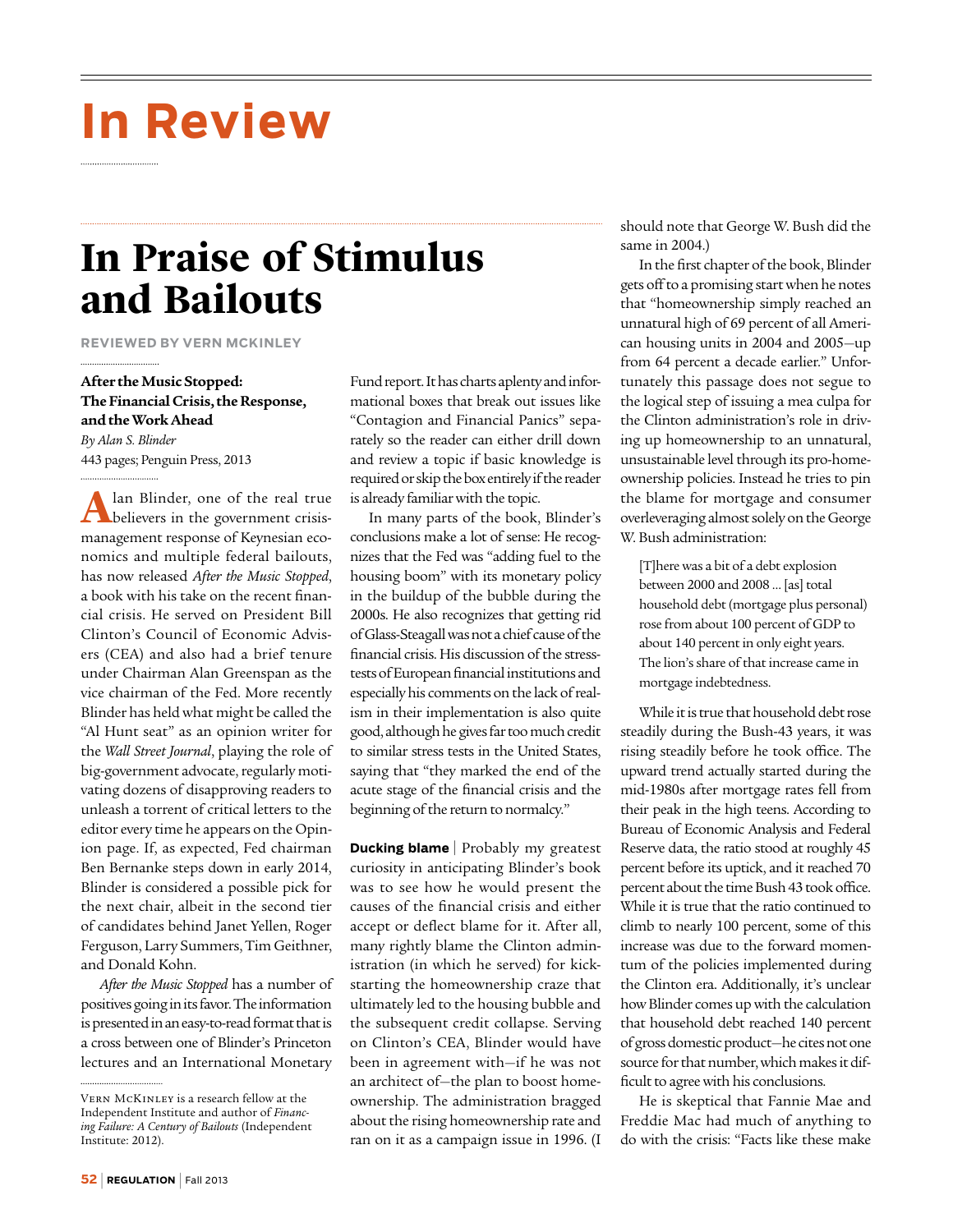it hard to see how anyone can cast Fannie and Freddie in leading roles in the run-up to the crisis, and the [Financial Crisis Inquiry Commission's] majority agreed with this assessment." First of all, it is very clear based on the size of their market share, the losses they sustained, and their duopoly position in the conforming secondary market that Fannie and Freddie were a significant part of the overall push toward increasing homeownership. What "facts" does Blinder cite for

the proposition that they did not contribute to the housing bubble? The two GSEs' "balance sheets shrank slightly over the 2003–2007 period" and "their market shares in the mortgage business fell dramatically." But what Blinder neglects to explain is that, as detailed in a 2011 *Wall Street Journal* column on the

subject, Fannie and Freddie's next step was critical: "seeking to regain lost market share, [the GSEs] loaded up on riskier subprime and Alt-A loans in 2006 and 2007 just as the housing market was starting to tank." Unfortunately Blinder does not choose to bolster his argument with one of his illuminating charts that covers the entire timeframe from 2003 to 2008.

**Blame the libertarians** | Blinder also blames the financial crisis on bubbles as an "unavoidable consequence of speculative markets," a financial system with "far too little regulation for the public good," and the "libertarians" in charge of the Federal Reserve:

It was led for more than eighteen years by Alan Greenspan, a self-described disciple of the libertarian philosopher Ayn Rand, and proud of it. Greenspan was, shall we say, a less-than-enthusiastic regulator.

For good measure Blinder makes the further point that Ben Bernanke "also characterized himself as a libertarian—before the crisis." So there we have it: the libertarians are to blame for the whole mess, notwithstanding the fact that both Greenspan and Bernanke did some very un-libertarian things as part of the build-up of the bubble and in response to the financial crisis.

Blinder also lobs a few shots at Bush's treasury secretary, Henry Paulson, a "firm believer in free markets," who similarly did some absolutely un-libertarian things during the crisis. Finally, Blinder makes an apparent reference to another group of "libertarians," so-called "moral hazard Ayatollahs" who criticized the Bear Stearns bailout and tried to tie the hands of the interventionists pushing through the bailout. In particular, he besmirches Anna Schwartz for being a member of this group.

> He also criticizes what I think was one of the few good decisions made during the response to the crisis—allowing Lehman Brothers to fail—as the primary cause that transformed a run-of-the-mill recession into the "Great Recession." This point is at the core of Blinder's argument, but he presents an

amazing lack of evidence to support it. For example, he shows that economic data after the September 15, 2008 fall of Lehman look really, really bad, but he shows little direct linkage between the failure at Lehman and what happened afterward. After all, a lot of bad things were happening that September, including the meltdowns of Fannie Mae, Freddie Mac, and AIG, along with the collapse of large banks and savings associations like the failure of Washington Mutual and the run on Wachovia. Blinder relies on the so-called "interconnectedness" argument and talks of the "cascade of failures and near failures that followed the Lehman bankruptcy." The weakness with this argument is that it has been discredited by many with post-2008 research into the makeup of Lehman's liabilities, the best and most recent analysis of which has been completed by Hal Scott in his paper "Interconnectedness and Contagion" (November 20, 2012).

**Keynesians to the rescue?** | Regarding the newly minted Obama administration in January 2009, which was responsible for extinguishing the mess it inherited, Blinder gushes: "President-elect Obama assembled what many at the time called a dream team." His first exemplary case of a dream team member? Tim Geithner. Maybe a few bloggers in those early Obama administration days used the "dream team" label, but I am not aware of any serious analysts who did.

Blinder's overall conclusion is that the interventions on the monetary, financial, and the fiscal side (including the infamous Troubled Asset Relief Program) worked. He trots out a study he and Mark Zandi compiled to prove this point, but of course the underlying assumption of that study is that Keynesian stimulus and intervention as a general practice work, so it is not an especially surprising conclusion:

And it worked. The worst was avoided. Financial markets returned to something approximating normalcy much faster than seemed likely. There was no Great Depression 2.0.

As for the future and the unwinding of the massive Fed interventions through the various "quantitative easings," Blinder is convinced that this will be a piece of cake: "Can't the Fed just retrace its steps, like a hiker who cuts bark off trees to mark her path and then follows it back to the trailhead? In large measure, the answer is yes." He later adds, "unless [Federal Open Market Committee] members are derelict in their duties, their error [in executing an exit] should be modest." In recent weeks there has been great anxiety and volatility in global markets in anticipation of the mere possibility of phasing out the Fed's quantitative easings. A much more turbulent exit than Blinder anticipates appears likely.

Overall there is not really much new here and Blinder could have easily put this book out for release in 2010, 2011, or 2012. One has to wonder why it came out as late as 2013. A perusal of his notes and sources in the back of the book finds a bland mixture of many an article from the *New York Times*, *Washington Post*, and *Wall Street Journal*, and of course lots and lots of his editorials and studies.

So if you are the type who gets highly frustrated by Blinder's arguments in print, this book will merely be a 443-page dose of the same. Unfortunately with a book, as opposed to one of his editorials, you cannot zip off a nice letter to the editor to vent  $R$ your built-up frustration.



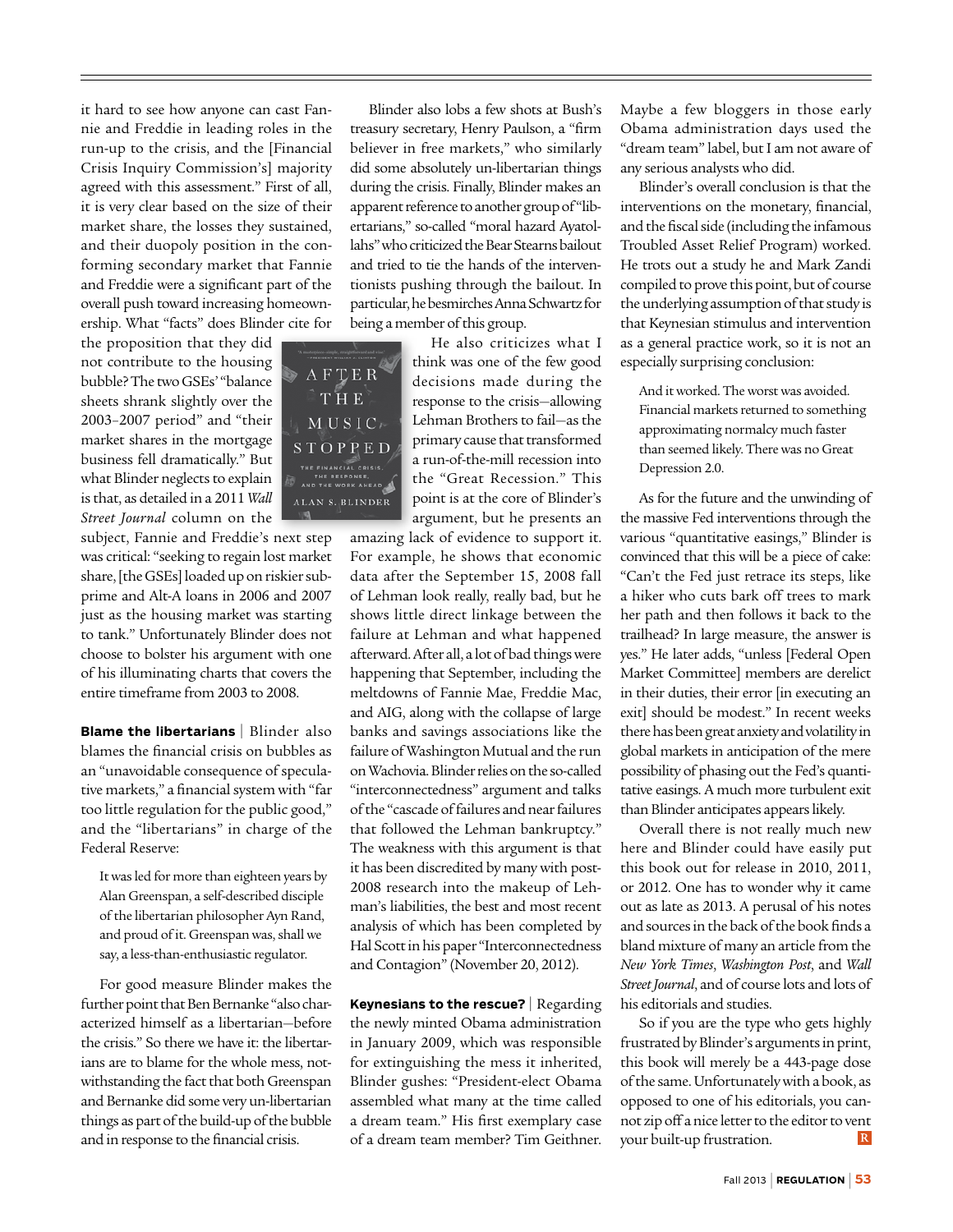## **The Glory of Gridlock**

**Reviewed by Ike Brannon**

#### **Balance: The Economics of Great Powers from Ancient Rome to Modern America**

*By Glenn Hubbard and Tim Kane* 368 pages; Simon and Schuster, 2013

The mantra these days seems to be that we need the government to *do something*, anything, to fix the problems bedeviling our country. A do-nothing Senate and a deliberately obstructive House of Representatives have made the passage of substantive legislation almost impossible, the story goes, leaving President Obama no choice but to use his executive branch power to bypass Congress and get things done—witness his recent announcement about imposing new restrictions on greenhouse gas emissions despite congressional inaction on the matter. It's high time that Congress and the president get together to fix what's wrong with America, the thinking seems to be.

Tim Kane and Glenn Hubbard warn us against this sentiment. Centralizing power so that the government (or its executive) can act with more alacrity may be one way to jumpstart the stalled economy we're living in, but it's also a formula for disaster and a proximate cause for the end of the great empires and civilizations throughout history. A government that can move quickly can—and eventually will—drive us into a ditch.

The authors know a little something about government. Kane was an Air Force officer and later worked for Congress, while Hubbard was head of the Council of Economic Advisers and rumored to have been Mitt Romney's choice for treasury secretary had Romney won the 2012 election. To be in the belly of the beast is frustrating, as I can readily attest. In my time as a congressional staffer, the one change I

can point to with any pride-in-ownership was when the Senate Cafeteria began offering barbecue sauce as a condiment. But it is hard to be surrounded by well-meaning, ambitious, and confident lawmakers and staffers on both sides of the aisle and not come away a bit frightened as to what they would do if left to their own devices.

**Checks and balances** | *Balance* offers an interesting juxtaposition to Kane's previous book, the well-regarded *Bleeding Talent*. That book looked critically at the U.S military's officer class and asked whether we are fully taking advantage of its prodigious talents. To that question Kane

answered an unambiguous "no": the sclerotic bureaucracy and hidebound promotion procedures ultimately frustrate nearly everyone hoping to make a career in the military. As a result, we're left with a promotion system that can't assure us that we have the best people in the most important

jobs. While the two books seem on the surface to be almost completely unconnected, they share a common thread: too much centralized decisionmaking can be hazardous to a country, whether it occurs in the military or in the rest of government.

Kane and Hubbard argue in *Balance* that a key to a long and prosperous society is the ability to survive bad leaders. No country can ensure that only the wisest people will ascend to be president, prime minister, or dear leader, so there needs to be a check on their ability to ruin things.

These checks and balances can take many forms. An independent bureaucracy, a parliament or Congress invested with real powers, and a system of local governments with the ability to make their own laws are some examples of this. Our Founding Fathers believed this in their bones and strove mightily to design a system that would invest our government with such checks. Unfortunately, we've been slowly unraveling it ever since.

Andrew O'Shaughnessy, in his magisterial book *The Men who Lost America,*  argues that it was the gradual rise of parliamentary power in the 18th century at the expense of the monarchy that allowed Britain and its empire to withstand a monarch like King George III in his latter days, when he took leave of his senses. The monarchy survived only because of its diminution of powers; had it been any other way, the country might not have withstood future wars intact or a parliament irritated by his eccentricities might have bothered to depose him.

The United States doesn't score so well on the centralized power metric of late, with both Democratic and Republican administrations doing their best to invest more power in the executive, and congres-



sional leaders of all stripes barely paying lip service to the nowquaint notion of federalism.

**Replacing democracy** | While we may lament this state of affairs, some of these checks can go too far, Kane and Hubbard argue—especially the nondemocratic kind. The Eunuchs

in China, originally conceived to provide sage advice untainted by rent-seeking or avarice, eventually gained enough leverage to steer the government to their advantage, as did the Janissaries in Turkey. Ditto the imperial bureaucracy in England and the legislative staff in California, who do much of the heavy lifting in a legislature where term limits force neophyte legislators to assume the chairmanships of important committees. Eventually, they argue, the entitled class of government overseers in each case turned their societies away from an open, expansionary purview—the timeworn path to economic prosperity—and toward an inward-looking, restrictive orientation. Whether it involved burning all ocean-going vessels, forbidding interactions with foreigners, building a Hadrian's Wall and pulling back the Roman Legion, or raising the state income tax

Ike Brannon is a senior fellow with the George W. Bush Institute and president of Capital Policy Analytics, a consulting firm based in Washington, D.C.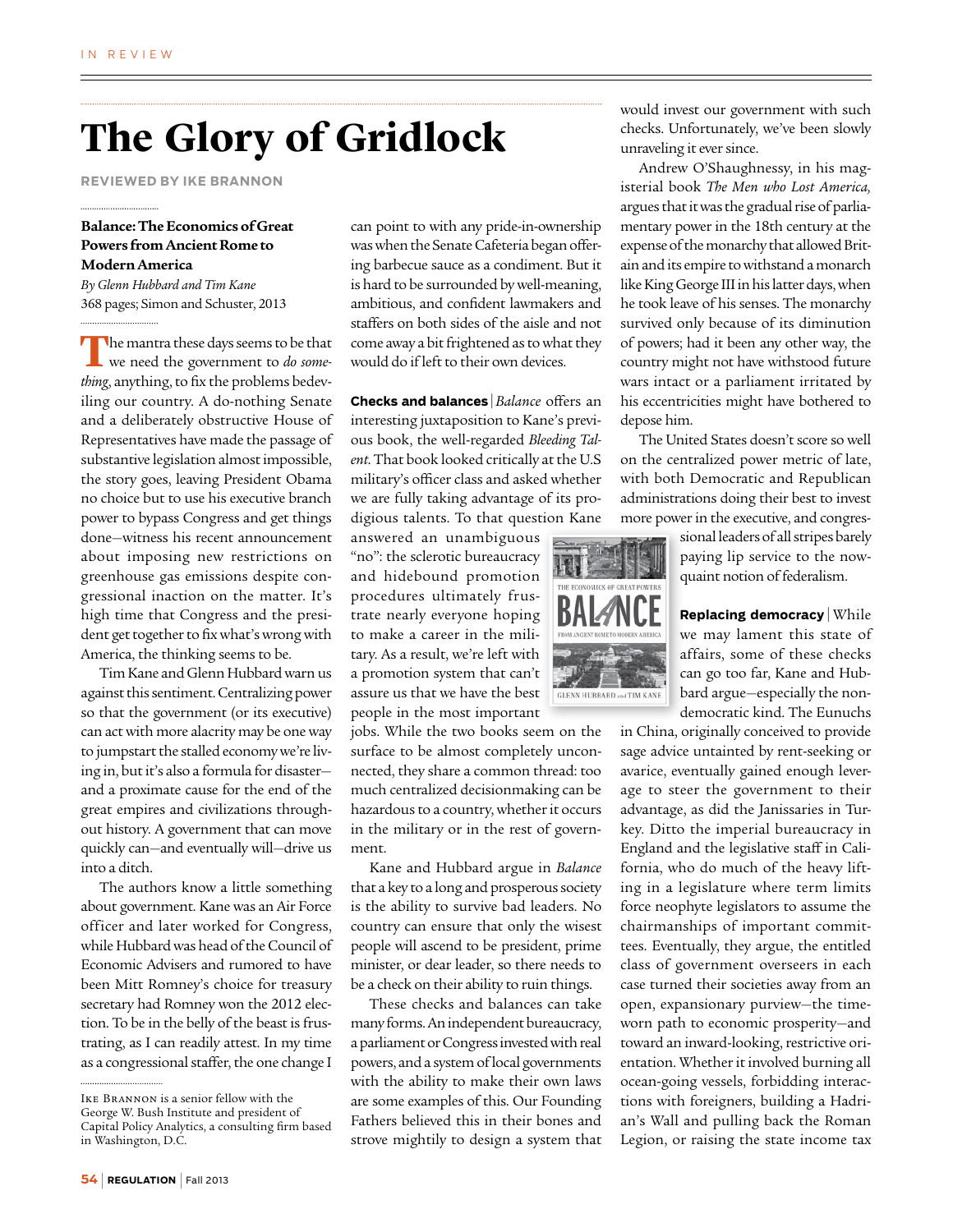over 13 percent, the retrenchment of economic activity sounded a death-knell for these empires, argue Kane and Hubbard.

Peter Orszag, soon after he left his position as head of the Office of Management and Budget, wrote a much-discussed essay lamenting the inability of the government to implement policies that he believes are appropriate and important. His solution is to do with a bit less democracy and invest more power in the unelected bureaucracy. *Balance* is replete with examples as to how such a maneuver would eventually end: badly.

That brings us to the one positive message of *Bleeding Talent,* at least in the context of *Balance:* for better or worse, the officer class in the United States has relatively little sway over military expenditures. While they might have welcomed the post 9/11 build-up, the two-front war in Afghanistan and Iraq was not the military's idea and they were appropriately wary of the venture (although perhaps not wary enough). And while they fought the drastic reductions in the defense budget that came with the rescission earlier this year, their protests were for naught: the military budget had shrunk remarkably in the last four years and there has been little that the military could do to prevent it, short of fomenting another war in the Middle East. But that's one success amidst a cacophony of failures.

It should be noted that the military's lack of sway does have a downside: our government spends tens of billions of dollars on dubious weapons systems because they happen to be produced in the congressional district of a member of the House Armed Services Committee.

**Return to federalism** | If Kane and Hubbard don't want to give the executive branch more power, how would they solve the United States' current malaise, with our stagnant economy, overdue entitlement reforms, and a woefully outdated tax code?

*Balance* is by-and-large bullish on America; the authors do not see any signs that we are going down the fateful roads taken by Rome or Imperial Japan or the British Empire (although California should

watch it). They would point out that none of America's very real problems represent an existential threat, at least not at the moment. The U.S. economy is still experiencing solid productivity gains and is still bigger and more productive than any other nation's. Our military remains far stronger than any other nation's, even after the sequestration budget cuts.

A government where the states did more (such as financing and building their own roads, rather than waiting for the federal government to send them money and tell them what to do with it) would mean we'd need less intervention from the federal government and it could reduce its impact on the economy. The states would presumably be more responsive to local needs and more sensitive to the cost of new roads or bridges and be more judicious in how they spend that money, we would hope.

A more circumscribed federal government would ultimately be a fiscally healthier one, which would allow it to finance the military might necessary to protect American interests. While no one elected to Congress or the White House would ever willfully surrender power to any other entity, perhaps we have just enough gridlock in place for that to happen. To that the authors would offer a loud "Amen."  $|R|$ 

## **Beyond Good Intentions**

**Reviewed by George Leef**

#### **Doing Bad by Doing Good: Why Humanitarian Action Fails**

*By Christopher J. Coyne* 258 pages; Stanford University Press, 2013

**O**ne of the most ingrained of "progressive" ideas is that governments have a responsibility to aid people who have suffered from natural disasters, who live in poverty, or who are threatened by organized violence. Demands that governments (including the supragovernment, the United Nations) act whenever calamities strike are based on the assumption that they have the ability to relieve suffering and stop bloodshed. But what if that assumption is mistaken?

In his new book *Doing Bad by Doing Good*, George Mason University economics professor Christopher Coyne argues that it is mistaken. His analysis shows that each of the three main types of humanitarian action either fails entirely or accomplishes relatively little good for the resources committed.

George Leef is director of research for the John W. Pope Center for Higher Education Policy. Readers of *Regulation* will not be surprised at the reasons Coyne gives for his conclusion: government programs are run by people who do not recognize their

own knowledge constraints, don't usually learn from their mistakes, don't consider the perverse incentives they create for the people they are supposedly helping, and who often have incentives of their own that do not dovetail with their humanitarian missions. Those are, of course, the same reasons why domestic policy measures intended to help the poor fail or even prove counterproductive. In sum, Coyne has taken the Hayekian and "public choice" insights that explain the defects in programs such as government job training and applied them to their international analogues. Much as we are inclined to judge humanitarian actions by their good intentions, he insists that we think realistically about what they accomplish and suggests that those who are truly interested in helping poor and suffering people around the world should look for nongovernmental avenues for doing so.

**Men of system** | Adam Smith wrote in *The Wealth of Nations* about the type of person he called "the man of system," who "seems to imagine that he can arrange the different members of a great society with as much ease as the hand arranges the different pieces upon a chess board." Coyne finds Smith's observation about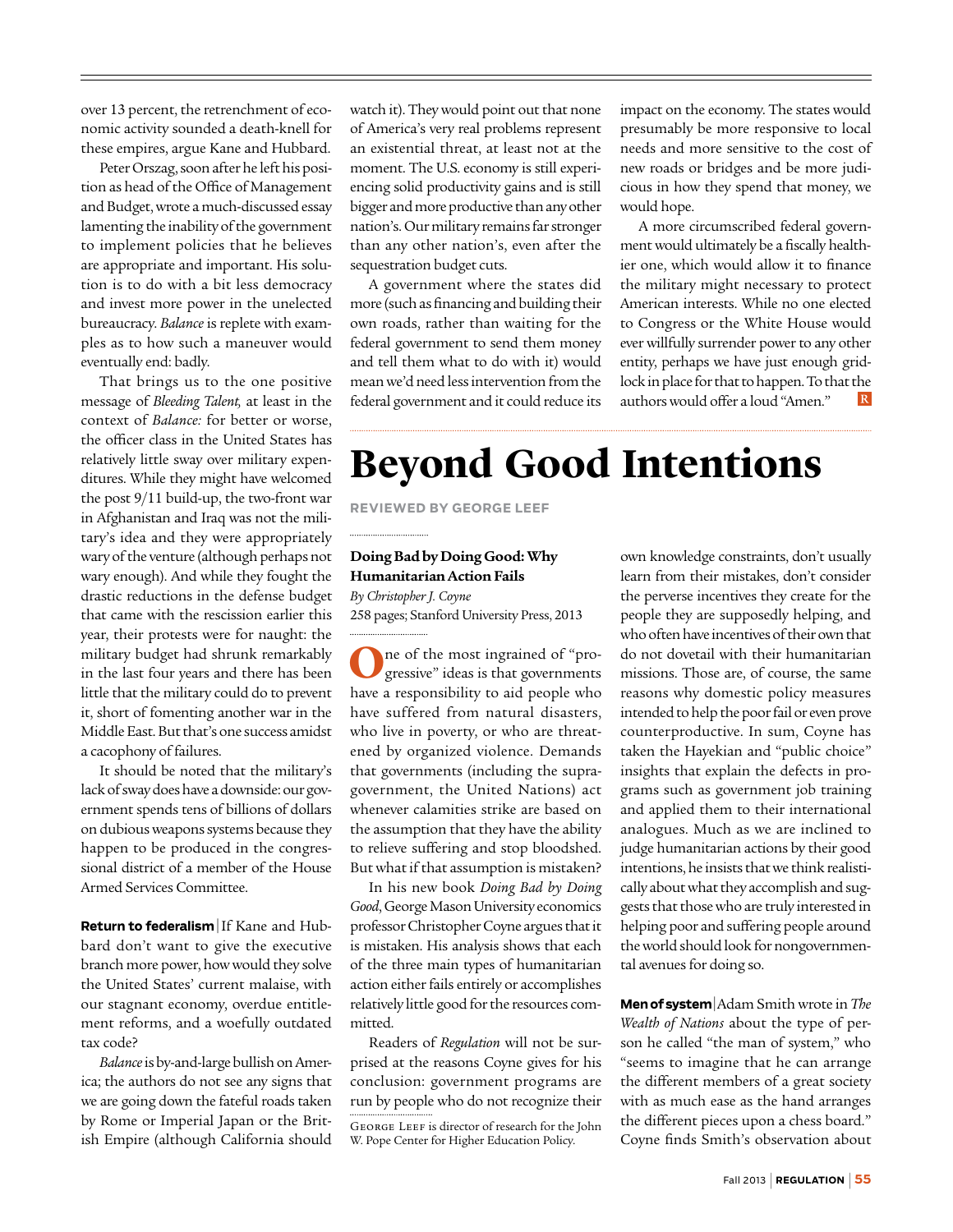these blinkered, arrogant individuals to be pertinent to his topic and refers to the type who runs international humanitarian programs as "the man of the humanitarian system." Those people believe that suffering can be relieved or prevented just as we managed to put a man on the moon: it is merely a technological problem that can be solved, provided that we devote enough resources and exert enough will. They are mistaken but, unfortunately, humanitarian programs

have fallen almost entirely under their sway.

Out of every dollar the U.S. government devotes to humanitarian aid, only about 10 cents go for relief following disasters such as famines, earthquakes, and tidal waves. The rest goes to "developmental aid," which is to say, spending on projects meant

to enable native peoples to enjoy a rising standard of living through economic growth. Coyne argues that it is a terrible allocation of resources because disaster relief, while often wasteful, at least does some good. Developmental aid, *per contra,* is mostly squandered. The programs are administered by those "men of the humanitarian system" who seldom see that their ideas about what the local people need are different from what the people themselves would do with additional capital. For instance, the men of system usually assume that more formal schooling for children is a high priority, so they build schools and measure success by the number of boys and girls enrolled. The problem is that formal education is often a low priority for the natives and putting resources into it is wasteful.

Several of Coyne's illustrations of failed development projects come from Afghanistan. One particularly good example relates to a dam in the Helmand Valley that would provide farmers with more water. Unfortunately, Coyne writes, "those who planned and implemented the program never asked how farmers would deal with the significant inflow of additional water." The officials in charge, both western and Afghan, blithely assumed that the farmers would know what to do with more water, but as it turned out, they didn't. Their fields were flooded and crop yields decreased.

The "experts" responsible for the project were still well paid for their time. The adverse effects fell upon the poor locals. Because the experts bear no costs when they're wrong, Coyne argues, they keep making the same mistakes over and over.

In the field of development economics, there is a long-running battle between those who argue that external aid is essential to catalyze growth in poor countries,

> and advocates of a rival view (associated mostly with the British economist Peter Bauer) that such aid is harmful because it props up obstructionist governments. Bauer argued that free trade policies would be much more beneficial than foreign aid in helping poor nations develop. Coyne sides with Bauer and says

that humanitarians ought to push for the elimination of trade barriers rather than supporting the development aid status quo.

**Disaster aid** What about disaster relief? Shouldn't we send food when people are starving and medicines when they face epidemics? Coyne doesn't argue that we should throttle our impulse toward generosity, but he points out that such aid is not likely to accomplish as much good as we think.

One reason is that disaster relief aid is often of the wrong kind or delivered to the wrong place. What Americans witnessed with the Federal Emergency Management Agency's bungling of aid following Hurricane Katrina was illustrative of international efforts. Coyne notes a study of drug donations in response to the 2004 tsunami that devastated coastal areas of Indonesia. The study found that 70 percent of the medicines had labels in foreign languages that could not be understood by local medical practitioners and had to be discarded. Some 600 tons of medicine had to be destroyed, at a cost of \$3 million.

Moreover, disaster aid can have the effect of rewarding the rulers for policies that cause and sustain crises. North Korea, for example, has been using the widespread hunger of its population to leverage aid from the United States for many years.

**R2P** | The third part of humanitarian intervention is military, i.e., using land, sea, and air power to fight against statecontrolled violence that threatens innocents. Under the "Responsibility to Protect" (R2P) doctrine, the United States, other nations, and the United Nations have sworn to use their military power whenever necessary to prevent "genocide, war crimes, ethnic cleansing, and crimes against humanity." In 2011, President Obama invoked R2P to justify American intervention in the Libyan conflict that eventually led to the ouster and killing of Libyan ruler Muammar Gaddafi.

Coyne does not delve into the serious legal and moral issues that R2P raises, but considers only its practical problems. Military humanitarianism, like its peaceful siblings, "can never do merely one thing," he writes, "because there are a series of unpredictable consequences over time and space that emerge from any single intervention in a complex system." One of those unpredictable consequences is "blowback," retaliation against the citizens of the intervening nation by people who were on the disfavored side of the conflict.

Another undesired effect of R2P may be to actually encourage violent opposition to states. Coyne cites the work of political scientist Alan Kuperman, who argues that it "creates a form of insurance for potential substate groups considering rebellion because the international community has indicated that it will, in principle, intervene to stop genocidal violence."

Thus, much as we abhor organized violence abroad, we shouldn't think that military intervention intended to stop it will have only the desired effects. The 2012 violence in Mali following the fall of Gaddafi in Libya is a reminder of that.

**Privatizing aid** | *Doing Bad by Doing Good* presents a depressing picture of the results of the work done by the "men of the humanitarian system." Therefore, what should people who want to alleviate suffering do? Coyne argues that we'll do far more good for those we want to help if we move away from state humanitarian-

DOING BAD BY DOING GOOD CHRISTOPHER J. COYNE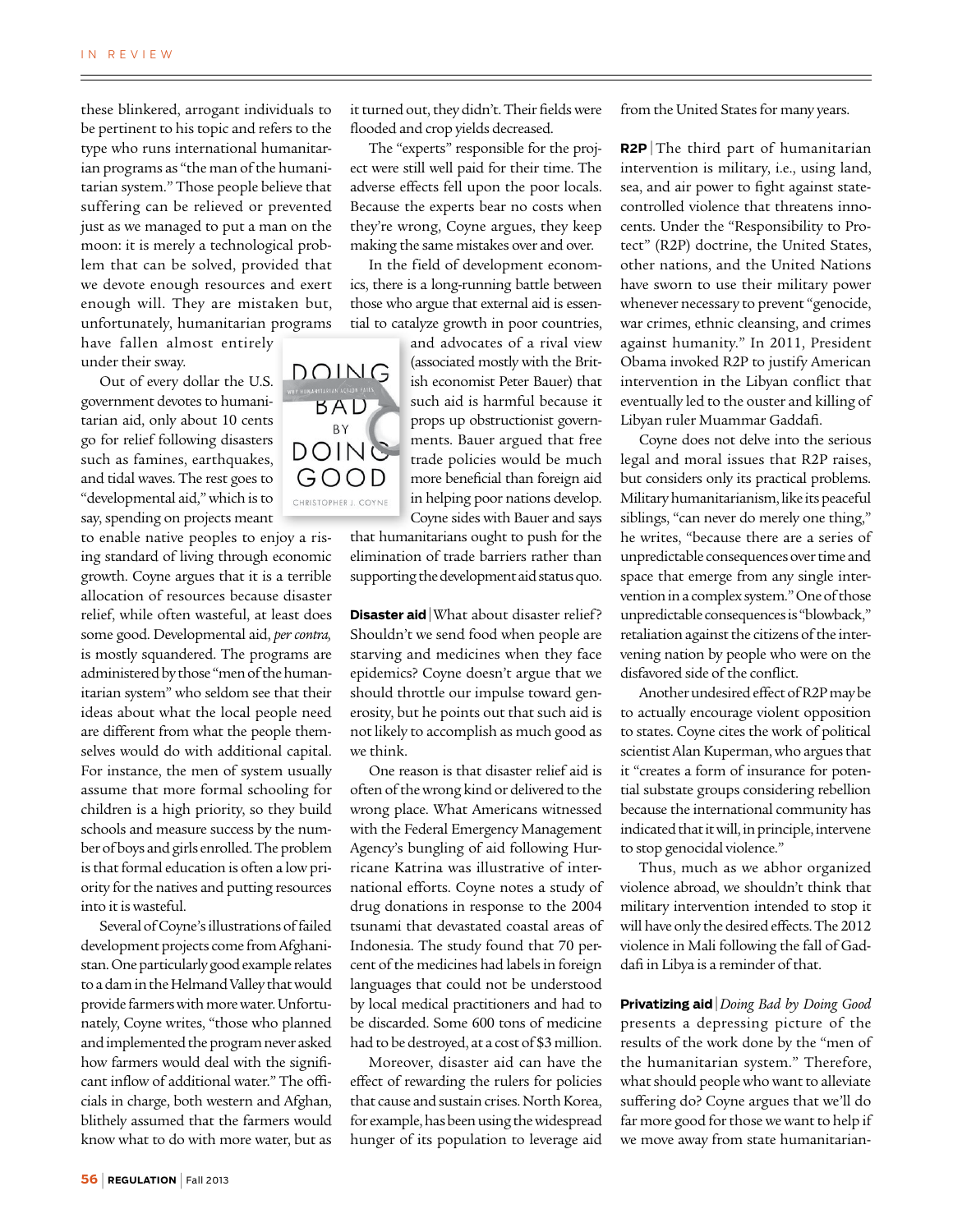ism and toward private, non-state efforts.

One form of non-state humanitarianism is money remitted to poor homelands by individuals who have emigrated and become comparatively prosperous in advanced countries. Remittances sent by Haitians living in the United States to families and groups in Haiti do an enormous amount of good, Coyne points out, because the money is targeted and does not have to first pass through the sticky fingers of bureaucrats. If the United States allowed more immigration from poor countries, we would indirectly but efficiently help to relieve poverty.

Coyne also observes that for-profit businesses have been very effective in providing aid after natural disasters in the United States and says that humanitarians should put aside biases they may have against the help such businesses can provide. That's undoubtedly right, but then he leaves this point dangling: since natural disasters often hit countries with weak business sectors, how can those countries benefit from the superior ability of profitable enterprises to help afterward? Haiti doesn't have Walmart and Home Depot. Is there a way for such firms, perhaps with donations from American citizens, to avoid the local kleptocrats and directly help the suffering people? If there currently is not, could such an avenue be opened? This seems like an opportunity for true humanitarians to channel some of their energies.

Finally, what about humanitarian aid in the cases of organized violence? Coyne doesn't have much to say about alternatives to state action in those cases, but it's worth remembering that Americans and others used to get involved voluntarily in conflicts they cared about. In the 1930s, for example, volunteers risked their lives in the Spanish Civil War and the Russo-Finnish War. If we abandoned R2P and its idea that governments must take responsibility, would individuals and voluntary associations find ways to act? I think so and hope that Coyne or other scholars will further explore that question.

Despite my few quibbles, Coyne is to be congratulated for a book that strongly calls into question the conventional wisdom that we must look first to government to accomplish humanitarian ends.  $\mathbb R$ 

## **Beyond Government Authority**

**Reviewed by Art Carden**

#### **The Problem of Political Authority: An Examination of the Right to Coerce and the Duty to Obey**  *By Michael Huemer*

365 pages; Palgrave Macmillan, 2013

**G**overnments are almost universally tolerated, and even celebrated, for doing things for which you or I would be roundly condemned and justly punished if we did them as private citizens. Why? A lot of people have offered justifications for this difference, but few of those justi-

fications have been satisfying in any respect, and none have been completely convincing.

What should we make of this failure? Michael Huemer, a professor of philosophy at the University of Colorado, offers a remarkable answer in his new book *The Problem of Political Authority*: governments' claims

to political authority are illusory and governments are illegitimate. The fact that he provides 365 pages of heresy against mainstream civic thought does not mean he's wrong; rather, he begins from uncontroversial moral premises and then arrives at a robust theory of the illegitimacy of the state.

In the tradition of libertarian classics like Murray Rothbard's *For a New Liberty* and David Friedman's *The Machinery of Freedom*, Huemer defends his radical thesis against a number of traditional objections. The book is a handy and penetrating complement to recent works like Mark Pennington's *Robust Political Economy* in that it offers a deeply practical treatment of serious political problems. While Hue-

mer admits that he is writing for the educated and interested layperson and not an audience of specialists, scholars will have much to learn from *The Problem of Political Authority*.

**Invalid claims to authority** | In Part I, Huemer explains and then criticizes popular theories of the social contract, noting (for example) that moral reasoning leads to the conclusion that explicit dissent trumps implied or hypothetical consent, and "consent" cannot be pres-



ent when there is no reasonable way of opting out. He argues in a series of examples and thought experiments that we are not actually bound by a social contract. On p. 31, to use just one example, he writes the following with respect to unconditional imposition (the idea that "an action can be

taken as indicating a person's agreement to some scheme only if the person can reasonably be assumed to believe that, if he did not take that action, then the scheme would not be imposed on him"):

Almost everyone knows that the state will still impose the same laws and the same taxes on one, regardless of whether one objects to the government, accepts government services, or participates in the political process. Therefore, one's failure to object, one's acceptance of government services, and even one's participation in the political process cannot be taken to imply agreement to the social contract.

I suspect that a lot of readers will reject Huemer out-of-hand because they will think he is claiming to do what he explicitly says he is not doing: he is not trying to build a complete theory of justice. Rather, he is showing—on the basis of premises that people will not find contro-

ART CARDEN is assistant professor of economics at Samford University. He also is a senior research fellow with the Institute for Faith, Work, and Economics, a research fellow with the Independent Institute, and a senior fellow with the Beacon Center of Tennessee.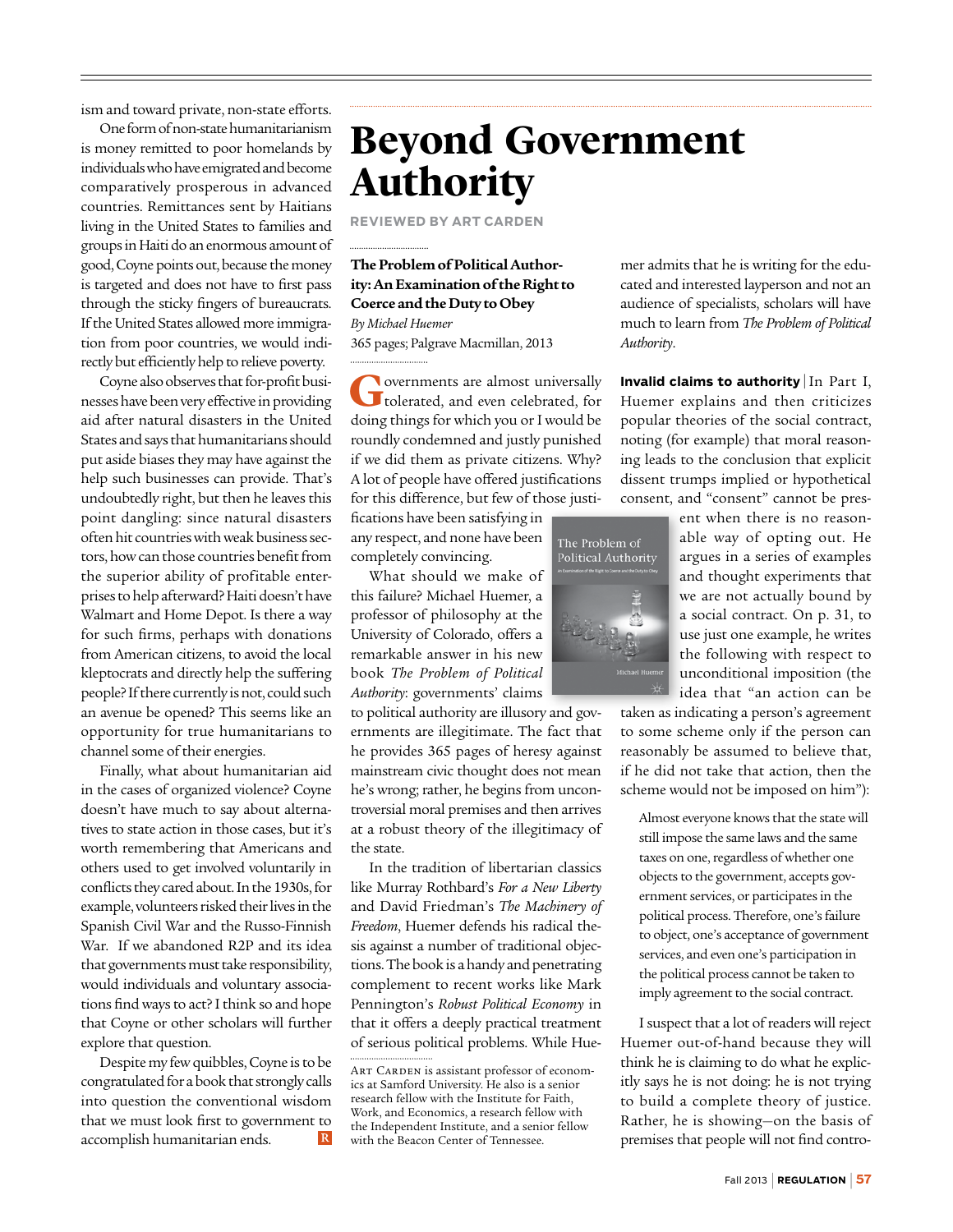versial—that claims to political authority are invalid. Instead of trying to derive and apply cosmic principles, he takes ideas on which there is widespread and intuitive agreement and then uses them to make arguments non-specialists can understand. From uncontroversial ethical premises, he derives what is obviously a shocking and controversial conclusion: "I shall ultimately conclude that political authority is an illusion: no one has the right to rule, and no one is obliged to obey a command merely because it comes from the government."

**Dangers of authority** | Huemer exhibits the virtues that make him a serious political philosopher. As an economist, I took deep satisfaction from the fact that he was constantly asking, "Compared to what?" In particular, he shows that many of the objections to statelessness based on intuitive senses of obligation fail when we consider whether anarchy is in fact actually better than a society with a state. He deconstructs welfare state apologetics, for example, by noting that the way the programs work in the real world is very different from the way they work in the ideal scenarios envisioned by interventionists. As he notes on p. 154, "Existing programs are almost entirely aimed at the wrong people and the wrong problems."

One of the most interesting bodies of research at the intersection of cognitive science, psychology, economics, and politics is the discovery of ways that human brains don't work particularly well. Rolf Dobelli catalogues these in *The Art of Thinking Clearly* and Daniel Kahneman offers a detailed and incisive explanation of how we are simply not good intuitive statisticians in *Thinking, Fast and Slow*. These discoveries have important implications for how we understand political authority—but not in the way a lot of people believe.

Curiously, people interpret these insights as evidence against markets and evidence for the desirability of government action. This ignores the fact that government actors are hampered by the same cognitive failures, but in this case the cognitive failures are compounded by potentially pathological incentives. The most obvious is the fact that since they face no profit and loss signals, bureaucrats cannot know whether their activities are creating value. (See Ludwig von Mises' short but excellent *Bureaucracy* for a deep discussion of the problems of bureaucratic management.)

Less obvious is "the psychology of authority," which Huemer explores in Chapter 6. He invokes two of the most famous experiments in the literature of authority: Stanley Milgram's work at Yale in which he showed that an unsettling number of people are effectively willing to torture a human being to death as long as they are told to do so by an authority figure, and the Stanford Prison Experiment in which students randomly chosen to be guards heaped horrific abuses on people randomly chosen to be prisoners. In the first case, obedience to authority— "just following orders"—rationalized what would have been torture or murder had the experiment actually been real. (Huemer goes so far as to note that "[r]espect for authority was Hitler's key weapon" (p. 109).) He further points out that political authority is what ultimately creates murder on the scale governments perpetrated in the 20th century. Similar dynamics were on display during the My Lai massacre. Our buggy cognitive software, what we do with cognitive dissonance, and our tendency to follow authority down very dark paths combine to weaken the case for centralization and strengthen the case for individual autonomy.

The case for autonomy as against authority is further strengthened by the work of scholars like Elinor Ostrom and James Buchanan. Building on the work of Friedrich Hayek, they documented the ways people develop institutions to solve collective action problems through decentralized channels in the face of uncertainty about what some of the problems even are, to say nothing of the appropriate solutions. Developing a context in which we can get the incentives right is of paramount importance, and Huemer documents how political authority is ill-suited to this. Not only do we have faulty cognitive software, but when we

claim "political authority" as a means by which societies solve problems, we filter our cognitive faults through a process that allows us to impose large costs on others at very small costs to ourselves. It is very easy, for example, to rationalize our support for prohibitions and then blame those who wish to have sex, imbibe various substances, or take risks of which we do not approve because we pay very small prices for the unintended consequences of our actions.

**Beyond government |** Huemer's volume is really two books in one. The first part, which I've already discussed, criticizes popular theories of political legitimacy. The second illuminates the characteristics of a "Society Without Authority" and explains just how we might establish such a world while avoiding what Harold Demsetz called "the nirvana fallacy." In discussing that more perfect society, Huemer grounds his claims in generalizations about how people actually are and not how he imagines the "new anarchist man" to be once he is reacquainted with his species-essence.

It's in this section that readers will especially appreciate Huemer's skill at structuring his material: this is one of the bestorganized books I've ever read. He states and re-states his arguments very clearly throughout his chapters, he anticipates and deals with objections to his main points, he offers an analytical table of contents that presents readers with the full argument in just a few pages, and he then summarizes and recaps the argument of the entire volume in his final pages. Throughout, you will ask questions like, "What about the poor? What about defense? What about…," only to find that he anticipates and answers objections to his thesis quite ably by noting that the offered political "solutions" can be expected to make the problems worse, not better.

Huemer has gone to great lengths and pains to write a book that is clear and accessible, and that avoids the expository gymnastics all too common in academia. I expect that this will become a classic reference for people who agree with him and even those who don't.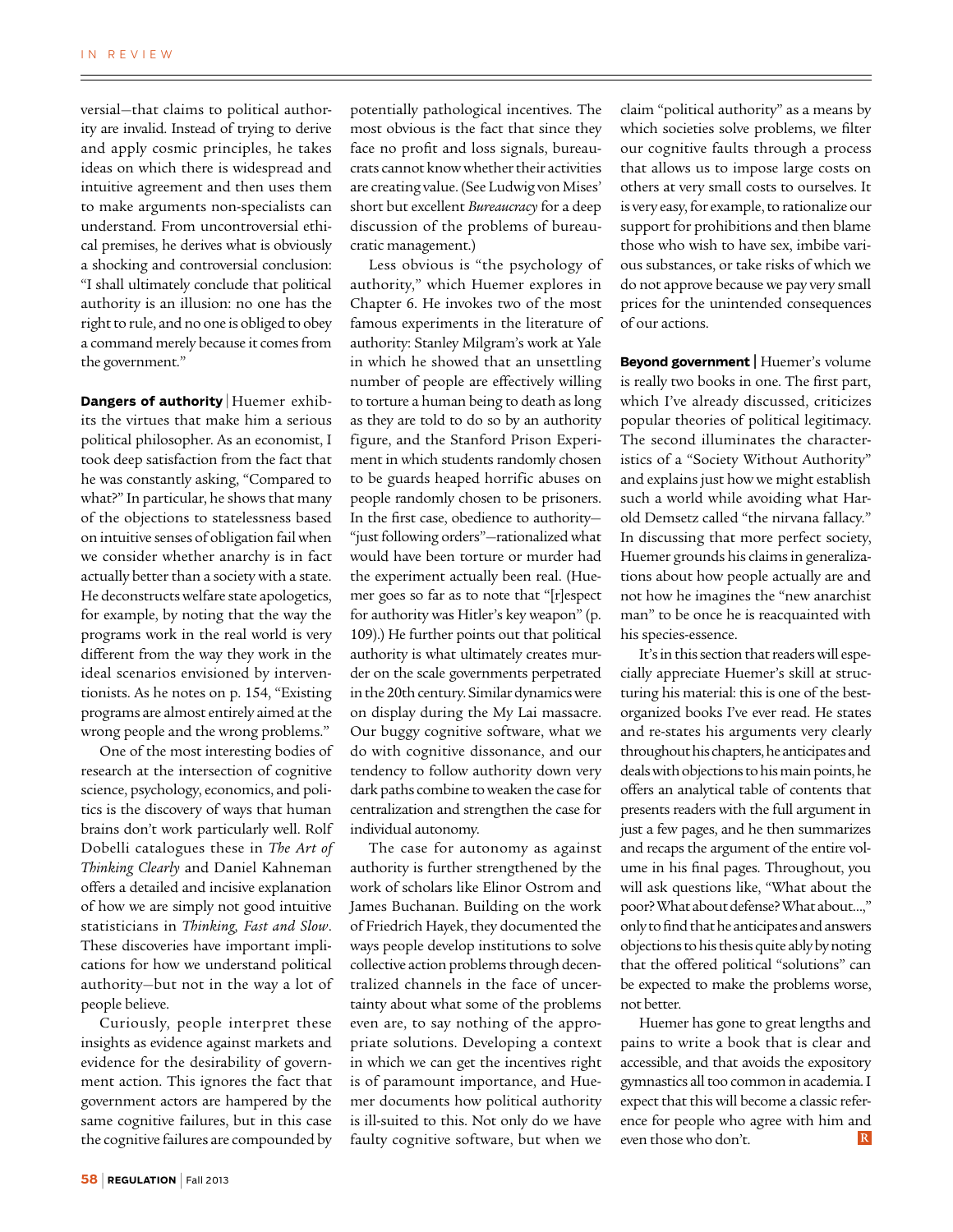## **Simpler? Really?**

**Reviewed by David R. Henderson**

#### **Simpler: The Future of Government**

*By Cass R. Sunstein* 260 pages; Simon and Schuster, 2013

**F**resh off a tour as head of President Obama's Office of Information and Regulatory Affairs, Cass Sunstein, now a professor at Harvard Law School, shares his enthusiasm for simpler regulation in his new book. It is appropriately titled *Simpler*.

I opened the book with a big question on my mind: how can a smart person—and Sunstein obviously is—who had an upclose look at regulation during the first four years of Obama's presidency, make a case for simpler regulation? Isn't he aware that the Affordable Care Act, better known as Obamacare, ran to 2,400 pages and that the regulations to implement the act are now in the thousands of pages? Isn't he familiar with the fact that the Dodd-Frank financial regulation law was 848 pages long and that it creates about 400 new regulations, many of them yet to be decided on? How can Sunstein both (1) make the case for simpler regulation and (2) justify those two sets of Obama administration regulations?

I won't leave you in suspense. Sunstein more or less achieves goal 1, while he makes a half-hearted attempt—which ultimately fails—at achieving goal 2. I'll highlight some of the book's good aspects below. But he would have been much more credible had he not even tried to defend Obamacare and Dodd-Frank.

**Nudges** | In the book, Sunstein, who has been a strong proponent of "libertarian paternalism" by government, advocates

measures that are more akin to straight coercion. Many libertarians have feared that some of the "nudges" libertarian paternalists advocate would turn out to be simple coercion. I was an early, though cautious, defender of Sunstein and coauthor Richard Thaler's advocacy of nudges in their book, *Nudge*. (See "A Less Oppressive Paternalism," Summer 2008.) But based on this new book, I must conclude that many of the libertarian critics' fears have turned out to be

justified.

Sunstein's argument for much of the regulation he favors will be familiar to those who have read *Nudge*. He argues that people often make bad decisions because they use "System 1" thinking. That is, people often follow their initial intuitions

when facing an important question, rather than employ "System 2" thinking, which is more deliberative and reflective.

Based on evidence from Daniel Kahneman's book *Thinking, Fast and Slow*, I can't dispute this. That is to say, I can't dispute the problem of System 1 thinking and the idea that carefully crafted government rules *could* help people make better decisions. One example of such rules is the government's redesign, partly influenced by Sunstein, of the way auto companies report fuel economy on new cars' window stickers. He points out that when the companies report miles per gallon, many potential car buyers see this as a linear measure. So, for example, they would regard 20 miles per gallon as 33 percent better than 15 mpg and they see 25 mpg as 25 percent better than 20 mpg. A little reflection on the fact that gallons are in the denominator, not the numerator, would show this to be false. But reflection is exactly what many people lack. His fix was to show the five-year fuel savings in dollars when comparing a given car to the average new vehicle (assuming, of course, a specific price of gasoline.)

**Sensible policy** To his credit, Sunstein also shows himself to have been, at times, a deregulator. Unfortunately, in one of the best cases he cites of his proposed deregulation, he lost the policy argument. The Bush administration had banned Primatene Mist for asthmatics, but had scheduled the ban to begin on January 1, 2012. Primatene Mist contained chlorofluorocarbons (CFCs), which hurt the ozone layer. Sunstein pointed out that the ban would have left two to three million people without an over-the-counter substitute—the available substitutes all require a prescription and all are expensive. He noted that the CFC emissions from Primatene Mist were "small, even

> trivial." So, he argued, the policy issue came down to a tradeoff between two health risks: the "small, even trivial" health risk to the world's population from slightly more ozone, and the more substantial risk and expense to many American asthmatics. On that basis, he argued for extending the dead-

line. The Food and Drug Administration decided otherwise.

Sunstein also brings some sense to the hot-button issues of genetically modified organisms in food and the pesticide DDT. He points out that genetic modification "holds out the possibility of producing food that is both cheaper and healthier." And banning DDT, he notes, "eliminates what appears to be the most effective way of combating malaria and may significantly compromise public health." In discussing those topics, Sunstein shows what is wrong with the so-called "precautionary principle," according to which people should not be allowed to go forward with an activity or product unless they can show that it is safe. The principle, he notes, is incoherent because it ignores tradeoffs: sure, DDT might be risky for some, but banning it is even riskier for poor Africans.

**Coercion** Sunstein is keenly aware of his awkward position as a defender of simplifying regulations and as a defender of the Obama administration. His defense of Obama is feeble. He writes,



DAVID R. HENDERSON is a research fellow with the Hoover Institution and an associate professor of economics at the Graduate School of Business and Public Policy at the Naval Postgraduate School in Monterey, Calif. He is the editor of *The Concise Encyclopedia of Economics*  (Liberty Fund, 2008). He blogs at www.econlog. econlib.org.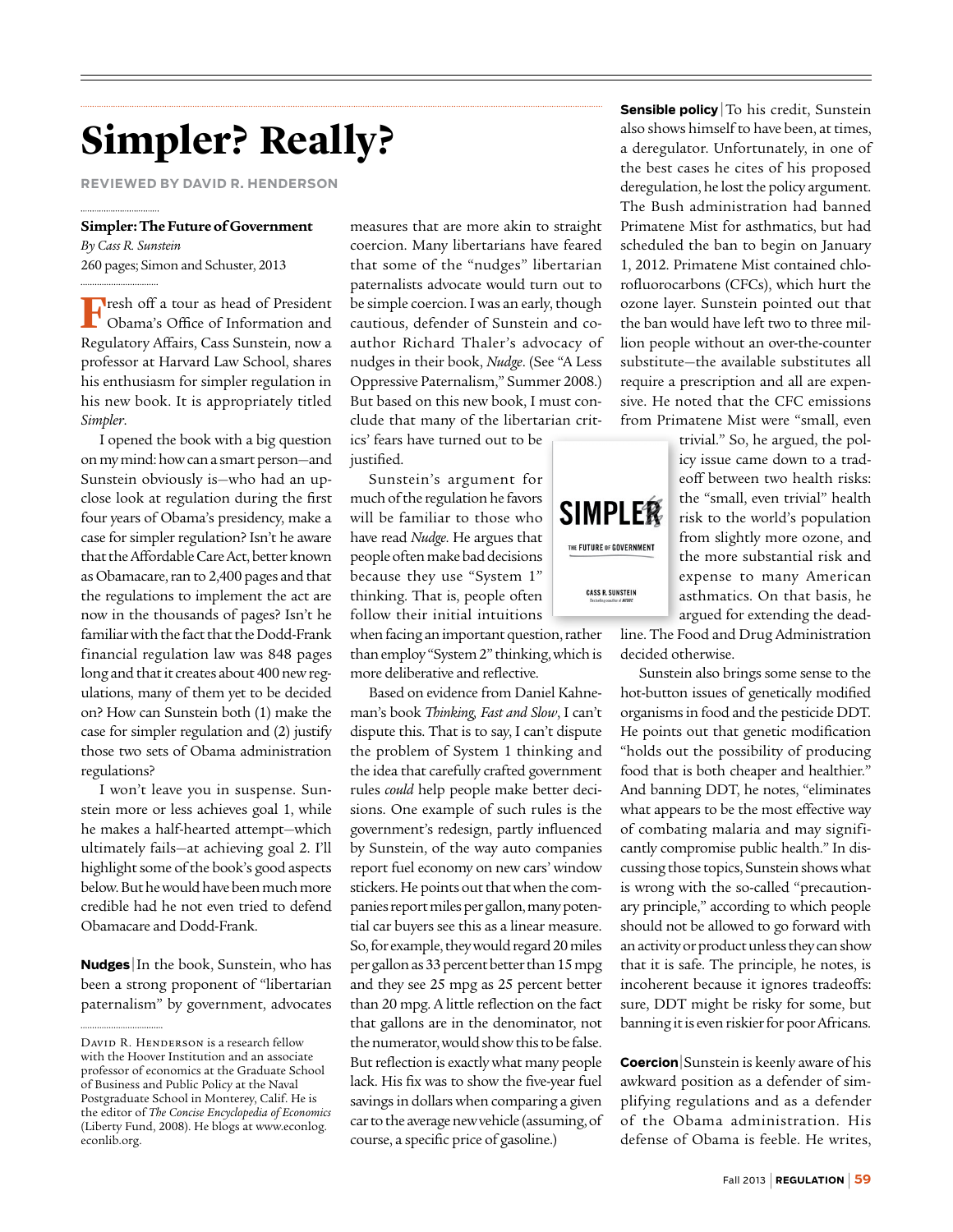"How can a former Obama administration official presume, or dare, to write a book about simplification?" He then writes, "To provide an answer, we need to make a distinction." The distinction, he explains, is between simplification, which he favors, and reducing government's functions, which he doesn't. That's an important distinction, but he never uses it to answer the question he himself asks. The reader is left thinking that, for Sunstein, simplification takes a back seat to expanding the federal government's role in people's lives.

"Libertarian paternalism," which Sunstein generally advocates, is government choosing regulations that people can easily avoid by just saying no. So, for example, if the government requires an employer to enroll workers in a pension plan but allows the workers to opt out of the plan using a simple process, that would be an instance of libertarian paternalism. The government would be "nudging" people to join their employers' pension plans. But if the government simply *requires* that people join pension plans, as it does with Social Security, that is not a nudge; that is outright, old-fashioned paternalistic coercion.

In at least three instances, Sunstein crosses the line from advocating nudges to advocating coercion: price controls, restrictions on the size of soda containers, and graphic warnings about smoking.

Take price controls. (Please.) One of the worst regulations he favors is price controls on health insurance. Sunstein, who is obviously economically literate, doesn't seem to feel the need to justify this policy, despite the fact that opposition to price controls and the distortions they cause is one of the things that the vast majority of economists agree on.

Or consider New York City mayor Michael Bloomberg's move in 2012 to limit the size of soda containers to 16 ounces. Sunstein points out an obvious fact: that limit would not have allowed people to choose a larger size. Yet, in discussing comedian Jon Stewart's negative reaction to Bloomberg's ban on larger containers, Sunstein writes, "Stewart is capturing a pervasive and general skepticism

about paternalism in general and nudges in particular." Here, Sunstein himself is incoherent. As he had admitted a few lines earlier, Bloomberg's regulation was a *ban*, not a nudge. Sunstein might argue that it is a nudge because one can always buy multiple containers, but that is costly. Moreover, what if someone wants 20 ounces of soda? It's hard to buy a 4-ounce drink. Sunstein seems to be illustrating precisely what many libertarian critics had feared: one of the primary advocates of nudges and libertarian paternalism seems quite comfortable with coercive paternalism.

Or, finally, consider the graphic warnings that the FDA wants to require on cigarette packs. Such warnings include disgusting pictures of people with bad health as a result of smoking. Sunstein claims that such warnings "are a distinctive kind of nudge." "However graphic," he writes, "the warnings maintain freedom of choice." It is true that, with the graphic warnings in place, people would still be able to choose to buy cigarettes. But there's more than one choice involved. Another choice is the kind of package people buy their cigarettes in. The FDA regulation that Sunstein supports would substantially limit people's choice. Call it a hunch, but I think most smokers would rather not buy their cigarettes in such packages. My guess is that the reason Sunstein is oblivious to that lack of choice is that he's not in the market for cigarettes. I wonder how he would feel if, when he ordered a fattening dessert in a fancy restaurant, the server was required to serve it with pictures of people who are in poor health because of overeating such desserts.

Moreover, whether the issue is cigarettes, cars, drugs, or any other good, Sunstein consistently puts a zero weight on the freedom of *producers*. In discussing the various examples he cites, Sunstein devotes not a sentence of concern for their freedom—or lack thereof.

His indifference to producers' freedom becomes explicit in his discussion of regulations on advertising airline fees. In 2011, he notes, the Department of Transportation introduced a regulation to require "airlines to disclose prominently all potential fees on their web sites." "Even better," he writes, "airlines have to include all government taxes and fees in every advertised price." He observes that some airlines sued to invalidate the regulation, "complaining especially about the requirement to include taxes and fees and invoking the First Amendment, no less, to say that the requirement was unconstitutional." In writing this, he misconstrues what the airlines were protesting. The airlines that sued in *Spirit Airlines Inc. v. Department of Transportation* were willing to tell consumers about the taxes and fees, but wanted to call consumers' attention to those costs by printing them on the ticket in a font size as large as the font for the overall price. The regulation prohibits them from doing so. So passengers won't be as aware of the government's role in high airfares as of the fares themselves. That sounds like a First Amendment case to me. You would think that Sunstein would understand that. After all, his own book is a commercial product and he left out this important piece of information. In that sense, he's like an airline that leaves out information about high baggage fees. Yet I bet he would object to a law requiring him to tell the reader the whole story.

To his credit, Sunstein earlier rejected his own tentative proposal for a "fairness doctrine" for the Internet; he had toyed with the idea of legally requiring bloggers to link to contrary views. That he even seriously considered that idea, though, suggests that on the issue of free speech, he has a tin ear.

**Government gorilla** | In a fascinating chapter, "Invisible Gorillas and Human Herds," Sunstein describes an experiment in which people were asked to watch a video of a basketball game and count the number of times that players passed the ball. In the video, a person dressed in a gorilla costume roamed among the players, yet many of the test subjects totally missed seeing the gorilla because they were so focused on the ball. The lesson for businesses, individuals, and governments, Sunstein writes, is "that we are all at risk of missing a lot that is happening in the background (and possibly even the foreground) of our lives." Indeed.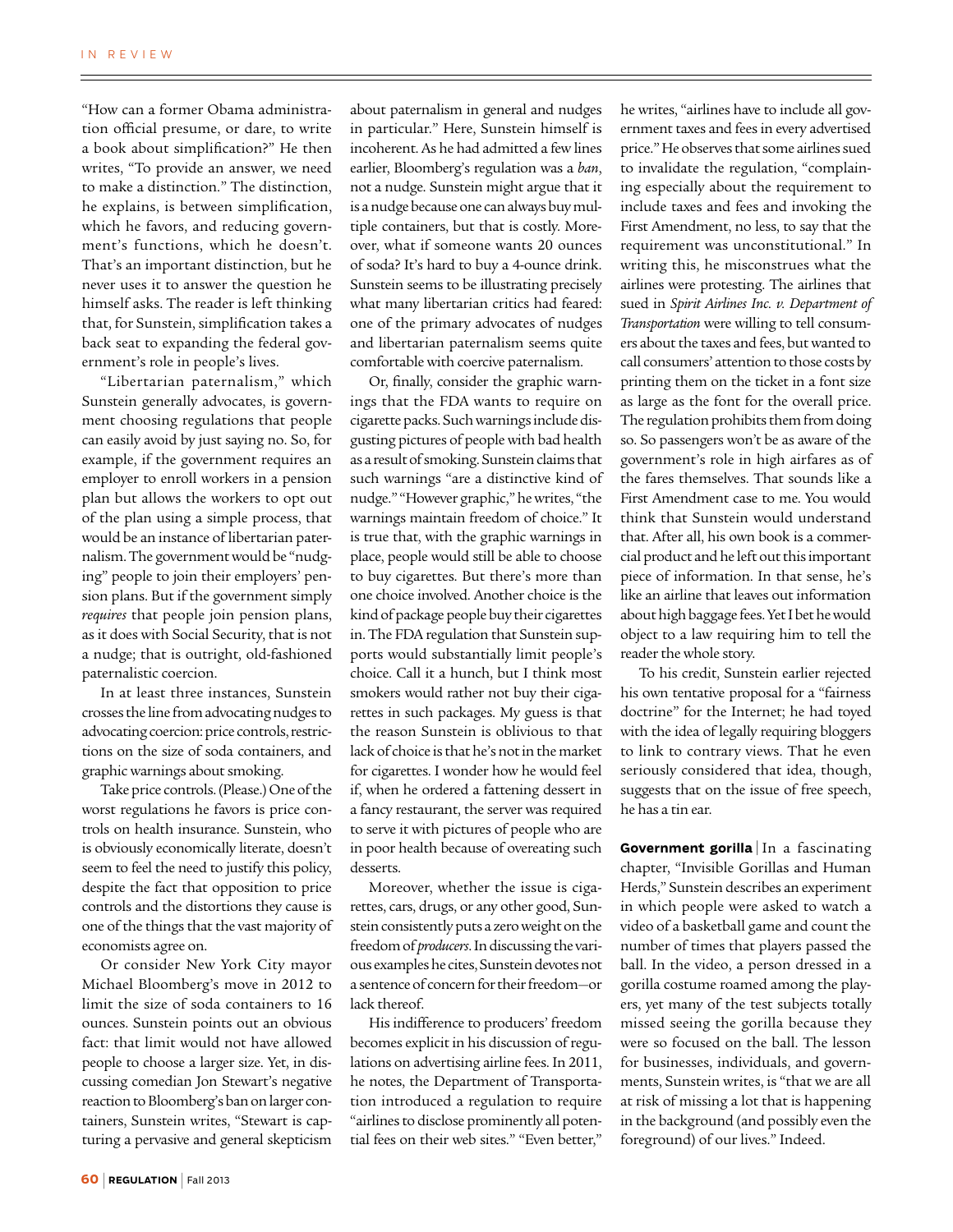That brings me to the 800-pound gorilla in the room—government—and a large irony in *Simpler* that Sunstein seems unaware of. In one passage, he notes that he delayed getting vaccinated for the dangerous influenza strain H1N1. That delay shows that even Sunstein, the Obama administration's former chief regulatory official, is subject to the Style-1 thinking that he wants the government to "nudge,"

or outright coerce, *us* out of. He admits, just four pages earlier, that for many people, "including those who work in government, what may matter most is today, tomorrow, and next week." Yet, he wants us to trust these self-same government officials to make major decisions—about drugs, medical care, cars, and cigarettes, to name only a few—for us. If those government officials can't be trusted to take the long view when their *own* well-being is at stake, why would Sunstein think that we can trust them to do so for a nation of strangers?

I admit to having many of the human failings that Sunstein writes about. But given the choice between having a government of people with such failings make my decisions for me, and my being free to choose for myself, I choose freedom.  $\vert R \vert$ 

### **I n Review** | **Wo rki n g Papers**

Below is a summary of some recent papers that may be of interest to Regulation's readers.

**By Peter Van Doren**

## **Intellectual Property**

- "Make the Patent 'Polluters' Pay: Using Pigovian Fees to Curb Patent Abuse," by James Bessen and Brian J. Love. June 2013. SSRN #2277692.
- "Missing the Forest for the Trolls," by Mark A. Lemley and A. Douglas Melamed. May 2013. SSRN #2269087.

**J** ames Bessen is one of the leading critics of nonpracticing entities (NPEs)—firms that purchase and hold patent rights but neither innovate themselves nor use the patents in the production of goods. At best, NPEs look to wring licensing fees from productive companies; at worst, they are opportunistic plaintiffs who seek to profit from unsuspecting innovators who unknowingly infringe on a patent. (See "The Private and Social Costs of Patent Trolls," Winter 2011–2012.)

In their new working paper, Bessen and Brian Love propose a remedy for this problem based on two stylized facts about patent lawsuits:

- Two-thirds of lawsuits brought in the last five years of a patent's life come from NPEs.
- Actual production companies usually finish enforcing their patents within nine years of issuance, long before the patent expires.

These facts lead Bessen and Love to recommend altering the timing of the current patent fee structure to discourage the mischief that occurs late in patent life. That is, lower the fees for patent renewal early in a patent's life, and increase those fees near the end. Bessen and Love argue that large fees payable late in the term of a patent would affect only patent-holders acting opportunistically and not affect legitimate innovators who act early or, in the case of many high-tech companies, have no patents at all.

In contrast, Mark Lemley and A. Douglas Melamed argue that "patent trolls" (a pejorative term for NPEs) are a symptom of specific problems with the patent system rather than a direct cause. They agree with the characterization of trolls given by the critics. Normal production companies with patent portfolios rarely sue each other because a court loss would devastate their production. In contrast, patent trolls don't produce anything and thus face fewer costs from losing in court. They would rather sue for infringement instead of licensing their patents. Troll suits do not represent a working market for ideas so much as a government-sanctioned game to control and tax independently developed technologies.

But Lemley and Melamed argue that the patent system itself is the problem, not patent trolls per se. And not all patents are the problem. The problems are found mostly in the information technology (IT) sector. There are too many patents in IT (for example, smart phones use technology covered by 250,000 patents) and they are overly broad because they cover the goal achieved (e.g., an app that matches passengers to transportation providers) rather than the particular technique used to achieve the goal (the app's actual computer code). Trolls are opportunists that exploit and illuminate flaws in IT patents. The authors propose fee-shifting (imposing court costs on plaintiffs that lose) and reductions in the cost of defending oneself in litigation to reduce incentives for patent-trolling.

## **Commodity Price Speculation**

■ "The Simple Economics of Commodity Price Speculation," by Christopher R. Knittel and Robert S. Pindyck. April 2013. NBER #18951.

Whenever oil prices increase dramatically, elected officials and the media always focus their attention on the role of speculators and "hoarding" through the use of futures contracts as the cause of the price increase, rather than fundamental changes in supply or demand. Christopher Knittel and Robert Pindyck's paper carefully provides an analytic framework to distinguish oil price increases that result from changes in fundamentals from oil price changes that result from the actions of speculators.

The authors used their economic model to determine how

Peter Van Doren is editor of *Regulation* and a senior fellow at the Cato Institute.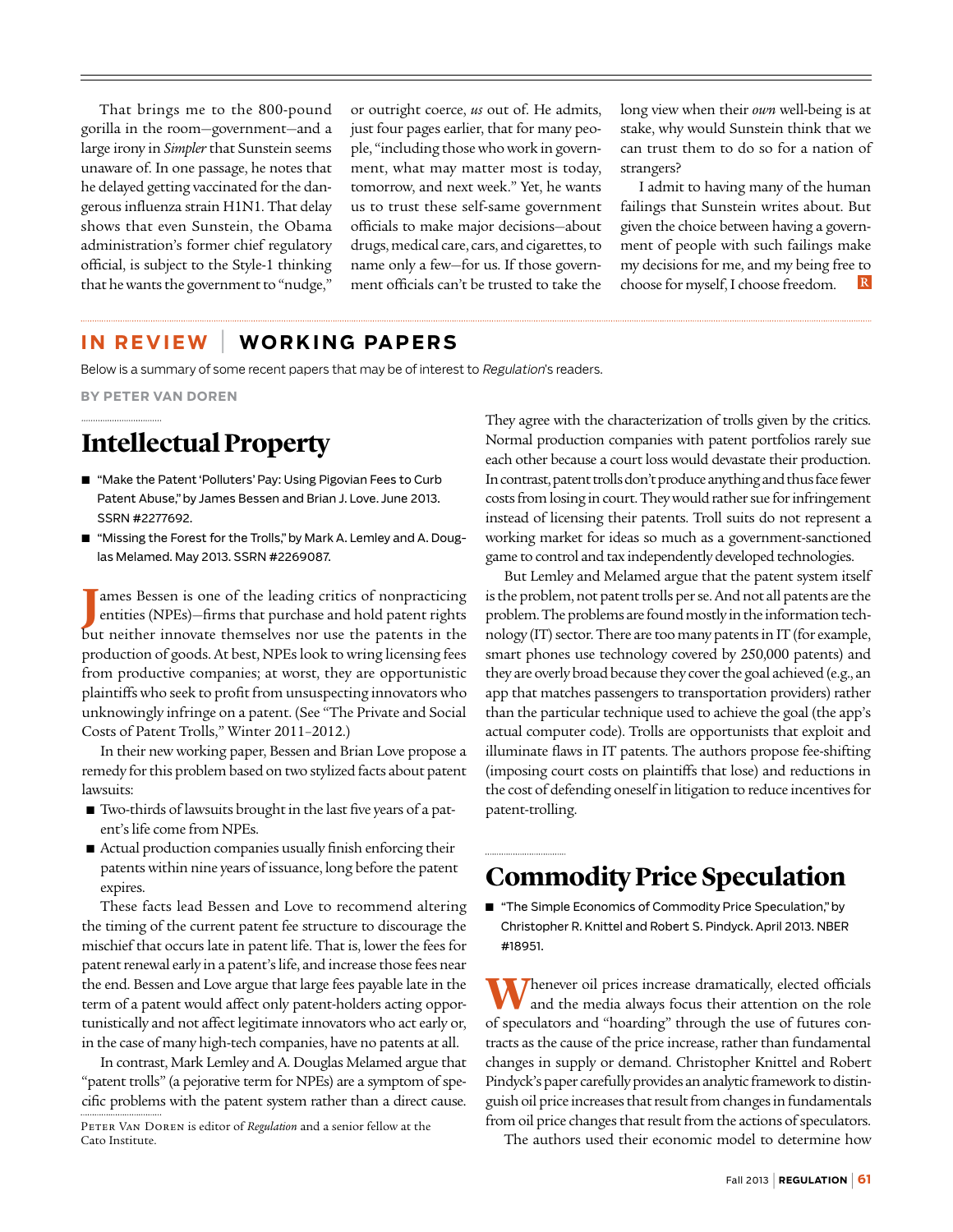much inventories would have increased in 2007–2008 in order to cause the price of oil to increase from \$60 to \$130 if there were no fundamental shifts in demand or supply. They concluded that inventories would have had to increase by 168 million barrels per month. But actual U.S. inventories *fell* by 28 million barrels in 2007. In addition, drilling rig utilization was constant and then increasing—facts that are not consistent with hoarding reserves underground in wells. And actual domestic production, which had been falling for decades, actually stopped decreasing from 2006 to 2008, and then increased in 2009, which is also not consistent with speculation through withholding of production.

The authors then used their model to estimate what oil prices would have been if there were no speculation in 2007–2008. Their estimates mimic actual prices and at the peak are actually slightly more than actual prices. That is, speculation reduced rather than increased prices at the peak.

### **Short Selling**

■ "Naked Short Selling: Is it Information-Based Trading?" by Harrison Liu, Sean T. McGuire, and Edward P. Swanson. June 2013. SSRN #2288187.

**S**hort sellers borrow stock that they then sell. They act in the belief that the price of the stock will fall in the near future, before they have to purchase shares in order to return them to the lenders. Short sellers thus profit from the difference between the price they sell at now and the price they buy at in the future assuming their belief about the stock's price movement is correct.

Short sellers are controversial because they bet against companies rather than for them, and are often seen as insufficiently positive about the prospects of businesses. But economists typically see shorters' role as essential in financial markets because they introduce often-needed skepticism about a stock's price—that is, they counteract irrational exuberance. *Regulation* has discussed this function before; see "MOME in Hindsight" (Winter 2004– 2005) and "Everything Old Is New Again" (Summer 2011).

One type of shorting is "naked" short selling, which means the seller sells a stock that he hasn't yet borrowed. This is legal because the buyer agrees to wait to take possession of the stock in essence the seller "borrows" the stock from the buyer. Again, the naked shorter profits if the stock's price falls before the shorter purchases the shares. Naked shorting is even more controversial than regular shorting because it seems so improper to sell something that the seller doesn't possess, but again, many academics argue that naked shorting helps to reduce irrational exuberance. *Regulation* has also discussed naked shorting before; see "The Economics of Naked Short Selling" and "The Phantom Shares Menace" (Spring 2008).

The financial crisis and the subsequent plunge in stock values intensified the cultural and regulatory attack on short sellers. The Securities and Exchange Commission implemented Rule 201 in May 2010, prohibiting the shorting of stocks that suffer an intraday price decline of at least 10 percent from the previous closing price.

In the "Everything Old Is New Again" article mentioned above, authors Pankaj Jain and Thomas McInish describe the rule's effects. The article documents that before the existence of Rule 201, short selling declined for stocks that experienced a 10 percent intraday decline, apparently because prospective shorters decided that the stocks had "bottomed out." That means that Rule 201 is a solution for a problem that doesn't exist—there isn't much shorting of the stocks that the rule protects. Short sellers were more active before price declines than after. In contrast, short selling increased for stocks that had experienced positive returns. That is, short sellers leaned against excessive increases in price rather than causing severe decreases. These results held true for all general market conditions, whether the market was up, down, or neutral.

In their working paper "Naked Short Selling: Is it Information-Based Trading?" authors Harrison Liu, Sean T. McGuire, and Edward Swanson examined stock trade data from 2005–2008 to determine what sorts of firms are the subject of naked shorting. The authors regressed naked short interest on the firms' financial statement fundamentals and a set of control variables. They found that naked short sellers took smaller positions in firms with strong accounting fundamentals, but they took larger positions in companies with high levels of capital expenditures and sales growth, recognizing that those firms will have lower abnormal returns in the future just from regression to the mean.

Those findings indicate that both naked and covered short sales are based on financial statement accounting fundamentals and thus consistent with information-based trading. This result contradicts the belief of the SEC and others that naked shorting is not information-based and does not contribute to stock market informational efficiency.

### **Consumer Financial Protection**

■ "The Consumer Financial Protection Bureau: Savior or Menace?" by Todd J. Zywicki. August 2012. SSRN #2130942.

Why was the confirmation of Richard Cordray as the first director of the Consumer Financial Protection Bureau (CFPB) such a gargantuan struggle? Todd Zywicki of George Mason University Law School reviews the history of consumer credit regulation and places the CFPB in that history in this comprehensive working paper.

Consumer credit arose in the late 1800s to help urban workers with uncertain incomes smooth their consumption. One theory of the Great Depression is that too much consumer credit led to heavy debt that borrowers couldn't repay, crippling creditors. In response, consumer credit regulation occurred with a vengeance. By the late 1960s, loan sharking had arisen to fill the gap in consumer credit—so much so that Paul Samuelson testified before the Massachusetts legislature to eliminate usury ceilings and reduce loan sharks.

In 1978 the U.S. Supreme Court ruled that interest rates on